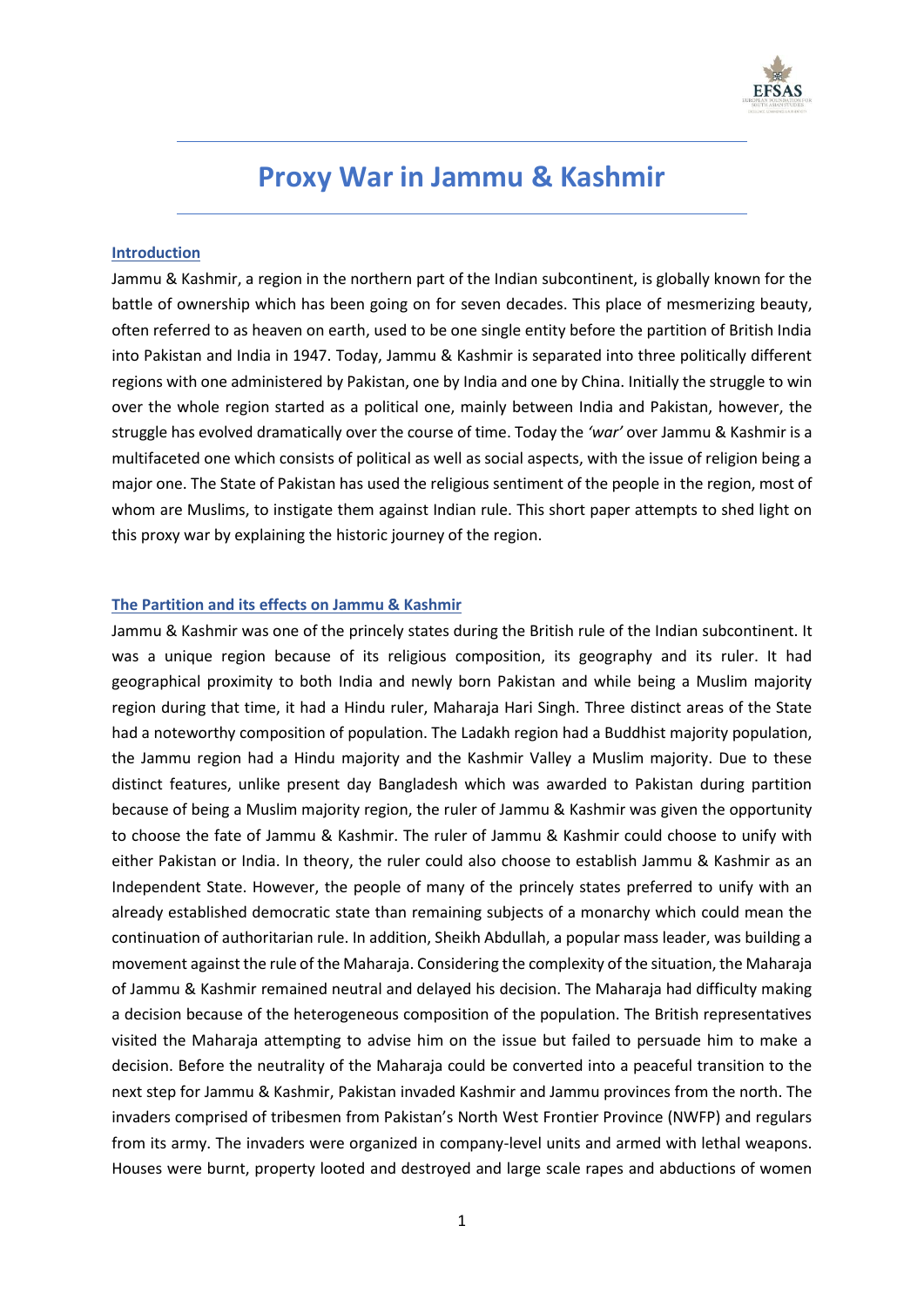

took place. The Maharaja and his government were unable to defeat the coalition of the Pakistani Army. Despite their failure, the Maharaja did not give into Pakistan's aggression; instead the Maharaja decided to accede to India and signed the Instrument of Accession. The Instrument of Accession gave India the power to take control of Defence, Foreign Affairs and Communication and the complete authority of the State was to be decided later. Regardless of the fact that it was the Maharaja's exclusive right and decision, subsequent to Pakistan's invasion, to accede to India and perhaps not a democratic decision, it translated into the fact that India had the legitimate authority to take control of Jammu & Kashmir.

## **War of India and Pakistan in 1947-1949**

The first war between India and Pakistan over Jammu & Kashmir broke out in 1947. The Maharaja of Jammu & Kashmir took refuge in India leaving the fate of the State to the war. Indian troops had a difficult time fighting against the Pakistani Army because of their lack of experience and expertise to combat in the mountains of Jammu & Kashmir. While Prime Minister Nehru had the legal authority to exercise the legality of the Instrument of Accession vis-à-vis the whole State of Jammu & Kashmir (including the parts which are currently under administration of Pakistan), it is unclear why he did not and chose to take the issue to the international theatre (United Nations Security Council). Some sources claim that Prime Minister Nehru hoped that the international community would recognize Pakistan's aggression and intervene to stop further bloodshed. The United Nations (UN) passed a Resolution on 13 August 1948, through which Pakistan was requested to withdraw its army from Jammu & Kashmir. The plan was to arrange a free and fair plebiscite after the withdrawal of the Pakistani Army to give the Kashmiri people the chance to choose their fate. Another condition for the plebiscite to take place was to restore the situation in a pre-1947 State. Following the UN Resolution an emergency government was established on 30 October 1948 in Jammu & Kashmir in which the popular mass leader Sheikh Abdullah, who initiated a movement against the Maharaja's rule, became the Prime Minister. India was hopeful of an outcome in their favour but Pakistan had no intention of withdrawal and firmly held onto its struggle to capture power in Jammu & Kashmir. Amidst this stubbornness, the UN finally managed an agreement between India and Pakistan for a ceasefire on 1 January 1949, which awarded India the control of a significant (65%) part of Jammu & Kashmir whereas the rest of the area remained in control of Pakistan. The ceasefire line established by the UN which was agreed upon as a temporary solution became the de facto border of India and Pakistan in the Jammu & Kashmir region. The free and fair plebiscite which was supposed to take place never happened because Pakistan did not withdraw its troops.

## **The 1962 Sino-Indian war**

The region of Jammu & Kashmir in control of China is called Aksai Chin. Aksai Chin is situated in the easternmost part of Indian Administered Jammu & Kashmir. The border issue in relation to this portion was never resolved and it remains disputed till date. In the post partition period, India claimed ownership of Aksai Chin as part of its ownership of Jammu & Kashmir while China claims ownership of this region due to historical reasons. China refused to give up its control and consequently China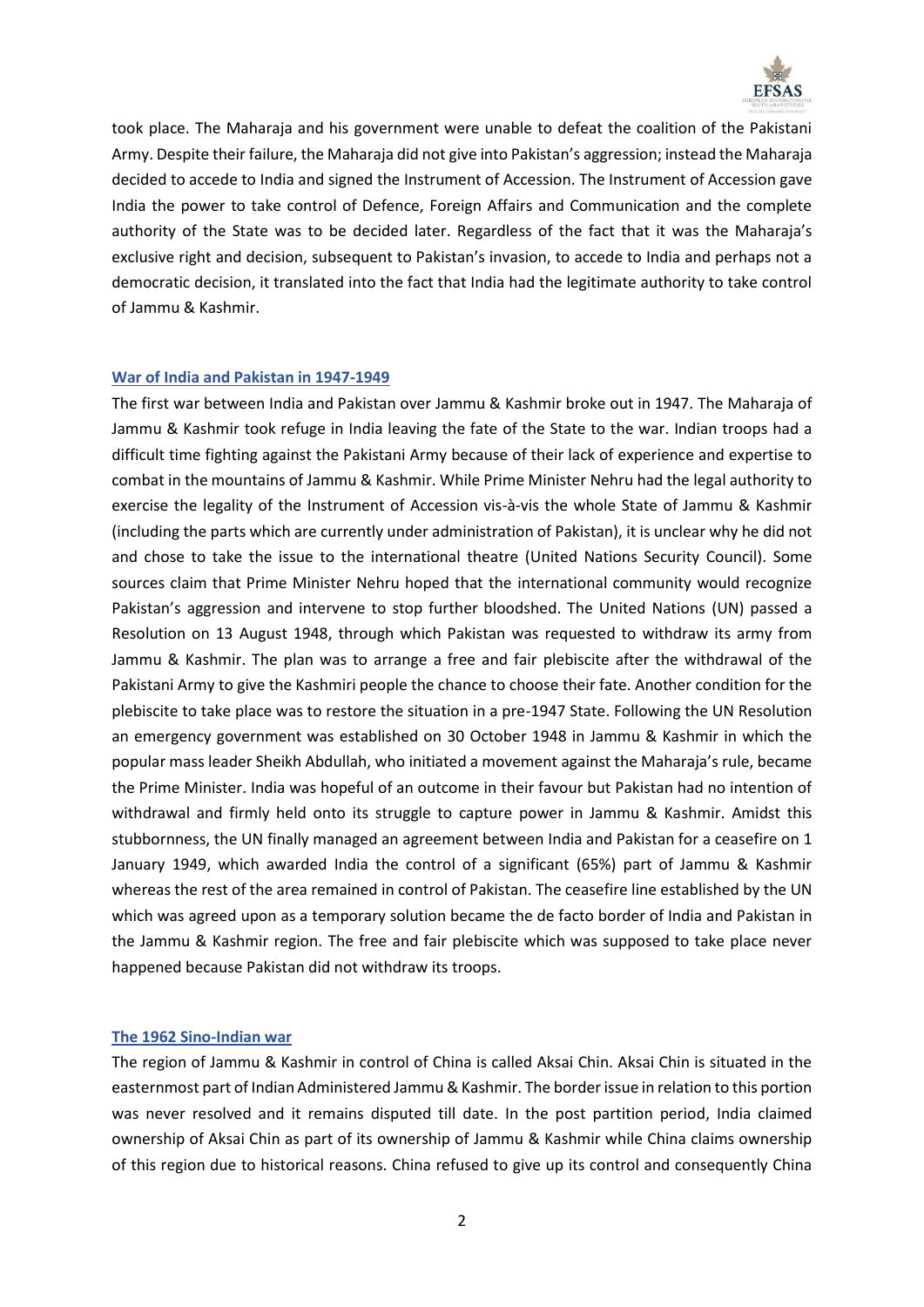

and India fought a one-month long war of bloodshed, known as the Sino-Indian war of 1962. The Chinese retained control of Aksai Chin and in addition China also gained control of 5,180 sq km of Pakistan Administered Jammu & Kashmir through a border agreement between these two countries in 1963. The occupation of Aksai Chin was crucial for the Chinese to establish routes for transportation among Xinjiang and Tibet. With Aksai Chin amounting to almost 20% of Jammu & Kashmir, the share of the State under India's administration dropped to 45% and Pakistan's share dropped to 35%. The disputed border between Chinese Administered- and Indian Administered Jammu & Kashmir is known as the Line of Actual Control.

## **The 1965 war and the Tashkent agreement**

A political resolution which left Pakistan with a mere portion of Jammu & Kashmir did not satisfy Pakistan's national interests. It was not long after the ceasefire of 1949, that Pakistan attempted to increase its stake of Jammu & Kashmir. In 1965, Pakistan attempted to win over Jammu & Kashmir through a secret mission, called '*Operation Gibraltar'*, which entailed a sudden attack in Indian Administered Jammu & Kashmir with a battalion of 30,000 armed soldiers. Experts on the Kashmirissue believe that the brief struggle over Rann of Kuch earlier in 1965, as well as communal violence between Muslims and Hindus over a sacred relic of Muslims, encouraged Pakistan to plot this attack. Earlier in 1965, Pakistan was awarded 10% of Rann of Kuch which was originally in India's possession following a fight among border guards of Sindh of Pakistan and Kuch of India and a mediation by two British High Commissioners. The Pakistani leaders envisioned that if similar situations could be created in Kashmir then they could win more areas of Indian Administered Jammu & Kashmir through mediation. In addition, before the war of 1965, Indian Administered Jammu & Kashmir experienced outrage of local Muslims due to the theft of a holy relic from a local mosque which escalated into communal tension between Muslims and Hindus. Pakistan was hopeful of using this discontent of Muslims in Indian Administered Jammu & Kashmir in their attack against India. Pakistan misjudged the Muslims' anger towards the Indian Government as well as their *'allegiance'* to Pakistan as none of the ideas that inspired Pakistan into this sudden attack helped Pakistan in the end. While Pakistan had political and military support from the US, India was supported by Russia. When China stepped into the game taking a hostile stand against India and supporting Pakistan, the British Prime Minister of that period, Harold Wilson, promised his support to India on behalf of both the United Kingdom and the US. India made significant progress against Pakistani aggression in the 1965 war but the war ended in another ceasefire due to diplomatic pressure from the international community. Following the UN mandated ceasefire, the Tashkent agreement was signed on 1 January 1966, and both countries were left with the territory they already administered pre the 1965 war, which in essence meant that the 1965 war had no impact on the territorial control of India and Pakistan. The countries did not gain anything rather than losing the lives of thousands of their soldiers. The 1965 war was a major strike against hopes of a peaceful resolution of the Jammu & Kashmir dispute. A second attack by Pakistan in such a short period of time reiterated the fact that Pakistan would continue to attack India to take control of Jammu & Kashmir. India and Pakistan fought another brief war in 1971, as India got involved in the Bangladesh Liberation War, following which the Simla agreement was signed, in which the ceasefire line, being monitored by the United Nations Military Observer Group in Pakistan and India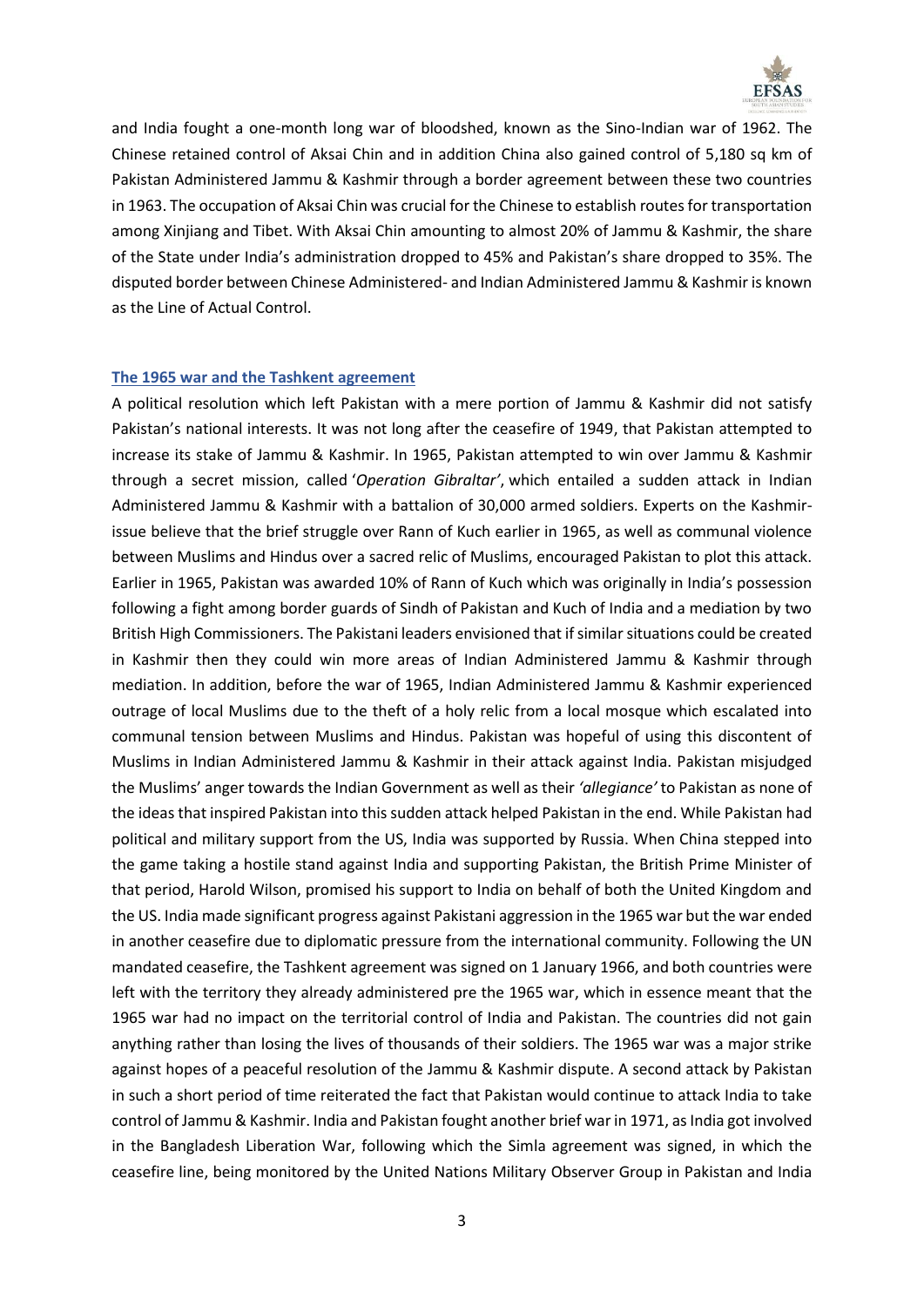

(UNMOGIP), was renamed as the Line of Control (LoC) and the UN was requested to withdraw the UNMOGIP from the LoC.

# **Militancy in Indian Administered Jammu & Kashmir**

Amidst the despair of conflict between India and Pakistan, the leadership of Sheikh Abdullah was able to bring peace in Indian Administered Jammu & Kashmir in the 1980s. His leadership also allowed Jammu & Kashmir to enjoy more autonomy and less supervision from the Indian Central Government. Even though there was pessimism among some of the people of Jammu & Kashmir regarding some of his political decisions and affiliations, the overall situation was comparatively peaceful. However, the peace was to last only until his death in September 1982, and with this charismatic and popular leader gone, the discontent of people began to rise to the surface again.

The succession of Sheikh Abdullah's leadership to his son Farooq Abdullah could not hold onto the peace he had contributed to. The election of 1987 in Jammu & Kashmir is a landmark year in the conflict history of Kashmir. A coalition of several Islamic parties fought against the coalition of Farooq Abdullah's party and the Congress party of India. The election was allegedly rigged to declare the latter coalition victorious which led to the disappointment and distrust of the Muslims in the state. In addition to this, Amanullah Khan, Chairman of the Jammu Kashmir Liberation Front (JKLF) in exile in Pakistan started an armed movement with the alleged support of Pakistan's premier intelligence agency, the Inter-Services Intelligence (ISI), against the authority in Indian Administered Jammu & Kashmir. The alleged rigging of the election, the operations of Amanullah Khan and some political decisions of Farooq Abdullah led to the beginning of the uprising of militancy in Indian Administered Jammu & Kashmir.

Acts of violence started from the year 1987, but 1989 marks the rise of the militants in Indian Administered Jammu & Kashmir as the impact of militancy in that year was massive. Communal violence among different religious groups such as Muslims, Hindus and Buddhists began to erupt throughout the State. The Kashmiri Pandits, an elite group among Hindus, became particular targets of the Muslim militants. In addition, the State was buried under strikes after strikes called by militant groups. According to estimates, the number of strikes were so many that they accounted for one third of that year's working days. Government officials such as police, intelligence officers, members and leaders of the National Conference, which was the leading political party in Jammu & Kashmir, were killed to breakdown the political system of the State. In addition to strikes and killings of government officials incidents such as kidnapping, bomb blasts, rapes and destruction of government properties became regular. The militants succeeded to intimidate local people as well as the local authority through their tactics. Following that year until today, numerous militant groups emerged in particularly the Valley of Jammu and Kashmir, and they also kept subscribing to various different ideologies. Some militant groups started off with a secular nature, but many harbored religious motivation. The Jammu & Kashmir Liberation Front propagated independence from India while some of the Islamic political parties which were part of the coalition of the Muslims United Front during the 1987 election also joined the independence movement, but at the same time also formed their own militant wings. On the other hand, militant groups with religious inclination such as the Hizbul-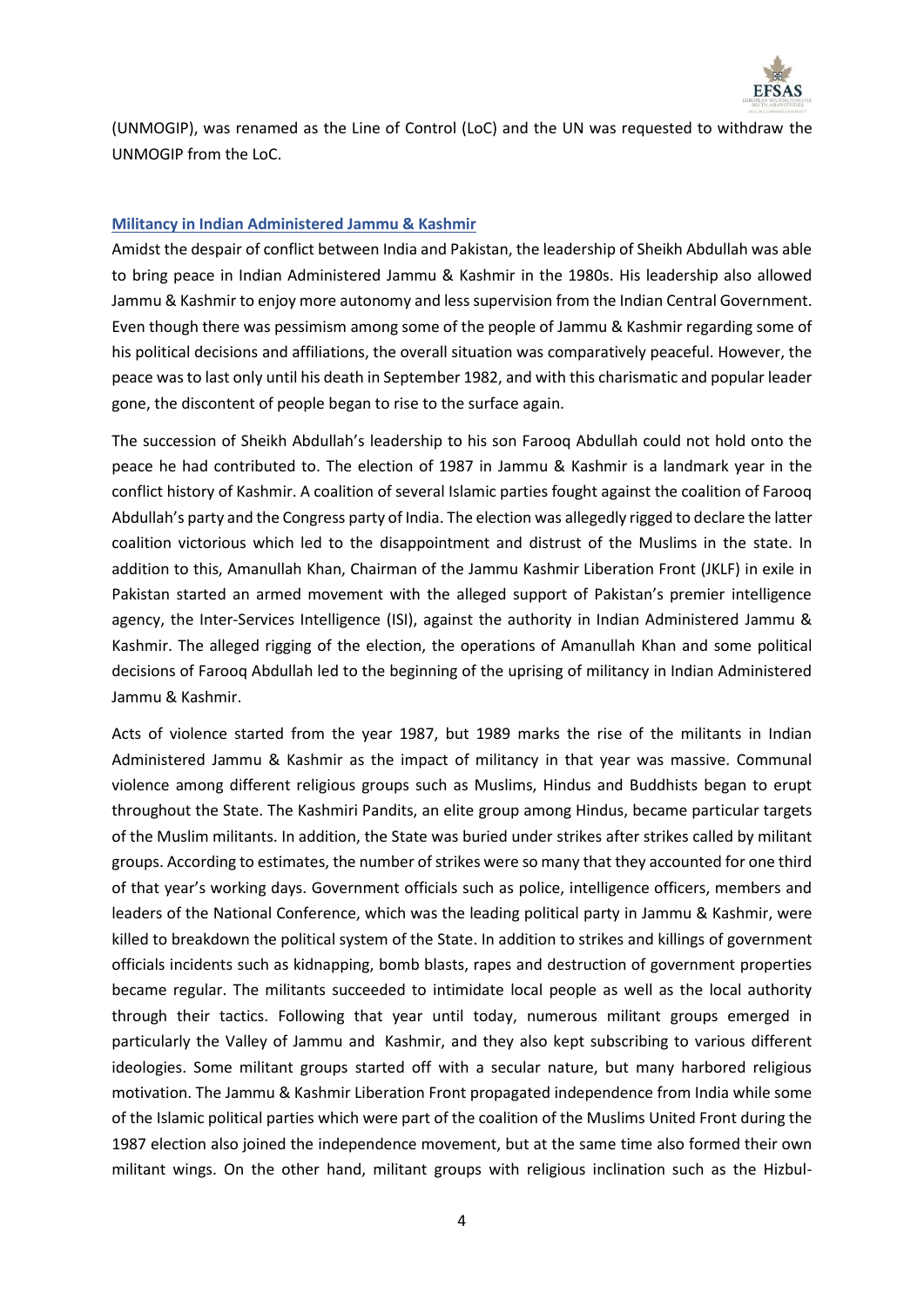

Mujahideen (HM) (militant wing of Jamaat-e-Islami), Hizbollah and Lashkar-e-Taiba (Let) had a pro-Pakistani ideology. The religious movement had a devastating impact on the peace building efforts in Jammu & Kashmir which forced around 200,000 Kashmiri Pandits to flee their homeland.

The armed struggle was responded with a heavy hand by the Indian authority, as it met the definitions of cross-border terrorism supported by Pakistan. The Indian Government decided to heavily militarize its administered part of Jammu & Kashmir and a federal paramilitary unit called the Central Reserve Police Force was sent to join the local police force to battle against the terrorists. Later in July 1990, a special act known as the Armed Forces Special Power Act (AFSPA) was passed by the Indian Government to deal with the increasing violent situation. Various sources, especially those which are against the militarization of Jammu & Kashmir suggest that 500,000 security forces are deployed in Indian Administered Jammu & Kashmir to eliminate the terrorists. However, the Indian authorities have not acknowledged the presence of this number of security forces. Nonetheless, Indian Administered Jammu & Kashmir remains one of the most densely militarized places in the world.

The role of AFSPA has been very crucial in the conflict history of Kashmir. The *Act* is said to provide immunity to Indian soldiers appointed in Jammu & Kashmir even when there are violations of human rights. The representatives of India have repeatedly denied the accusation that there has been frequent human right violations in their response to terrorism. The Indian authorities claim that any security force personnel guilty of human rights violations has been punished. Independent sources concur this claim.

## **The Role of Pakistan**

Pakistan has always viewed the rule of India in Indian Administered Jammu & Kashmir as foreign occupation and it has continuously attempted to annex Jammu & Kashmir which it considers its rightful ownership. It should not come as a surprise that Pakistan played an active role in the religiously motivated militancy and in its continuation till date.

Active military efforts and negotiations failed several times for Pakistan to win over Jammu & Kashmir which made a covert armed militancy a strategy through which Pakistan could fight against India avoiding war and negotiations. In essence, this became a proxy war against India through which Pakistan attempted to impose a heavy political and economic burden on India. A rise in militancy would mean that India would have to invest resources in Jammu & Kashmir and in addition, it would also jeopardize the political authority of India in Jammu & Kashmir. The fact that the overwhelming majority of Indian Administered Jammu & Kashmir is Muslim enabled Pakistan to religiously exploit the people of Jammu & Kashmir, especially in the Valley of Kashmir. Since the beginning of militancy, Pakistan publicly promised its moral and diplomatic support to the militants in Indian Administered Jammu & Kashmir. However, this promise was not limited to moral and diplomatic support only. Pakistan provided all kinds of support, including military support to the militants to bring down Indian authority. In the beginning their support was provided to all kinds of groups as long as the militants were fighting against Indian authority in Jammu & Kashmir. It gradually shifted its support towards pro-Pakistani militant groups which were willing to fight for the cause of annexation of Jammu & Kashmir with Pakistan. Pro-Pakistani militant groups were provided training, ammunition, shelter and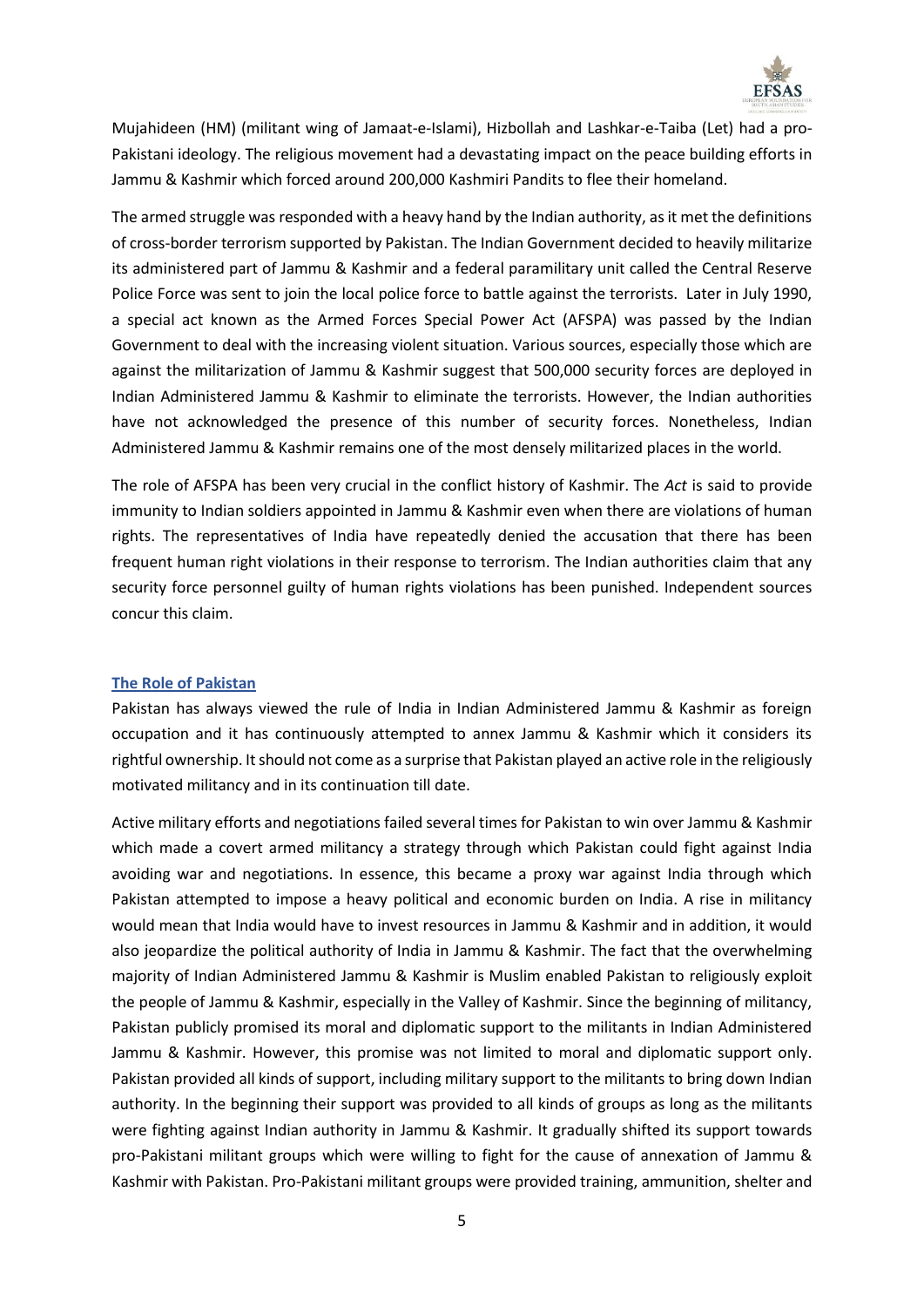

other necessary support by the Pakistani military establishment in their *war* against Indian authority. Several camps of the militant groups, under the cover of refugee camps, were established in so-called *Azad* Kashmir, a part of Pakistan Administered Jammu & Kashmir. Pakistan acquired, allegedly through illegal means, modern weapons and ammunitions from the US while it joined the US forces in their fight against terrorism in Afghanistan. It also gained access to a large number of weapons following the withdrawal of Soviet forces in Afghanistan in 1989. Pakistan had an abundance of ammunition and weapons as well as experience to assist the militants to implement a guerrilla war in Jammu & Kashmir. On top of this, Pakistan received funds from sale of narcotics in Afghanistan, one of the largest opium producer of the world, and from donations of other Muslim organizations which financed the proxy war.

The presence of the religiously motivated militant groups changed the dynamics of the Kashmir-issue completely making it a religious struggle. The influence of Pakistan is to such an extent that Pakistanis as well as Afghans who had no personal connection with Kashmir joined Kashmirisin their fight against Indian rule solely because of their religious motivation. To explain, Pakistan labels this armed struggle against India as Jihad or as a religious mission of Muslim brotherhood, which provides the militants the motivation of religious rewards and therefore makes it difficult to resolve the issue politically. Due to this inclusion of Pakistanis and Afghans, the nature and composition of the militant groups changed significantly. To make things worse, some of the militant groups with members from Pakistan and Afghanistan joined the Jihadi organization of Osama Bin Laden, called International Islamic Front, which resulted in the fact that the insurgency in the Kashmir Valley soon became a terrorist movement. The tactics also changed because of affiliation with international terrorist organizations. The militants started attempting suicide attacks which were not common at the beginning of the struggle. The primary targets of the militants are usually stations of Indian security forces, especially the defence system at the LoC. Their targets also included bridges which disrupted communication networks among the security forces and public properties such as schools and temples. The militants established their bases in rural areas and in locations where it was difficult for the law enforcements agencies to track them or fight against them. Rural areas remain the most affected in terms of casualties caused by militants, especially casualties of minority communities such as the Kashmiri Pandits. This did not only assist the militants to create pressure on the Indian security forces but also resulted in creating a sense of communal hatred among local people.

While most of the militants joined the pro-Pakistan militant groups willingly because of religious motivation, Indian authorities claim that some people have been forced at the threat of their lives and with offers of financial benefits to join the militant groups in Pakistan Administered Jammu & Kashmir. Initially, the idea of Jihad gained momentum among the local Muslim Kashmiris, however, as time passed by and casualties of militants increased without any winning on their part, the local Kashmiris kept losing interest to join the militant groups. In this scenario, to continue the militancy in Kashmir, the Pakistani military establishment adopted backup strategies; It started recruiting militants from other Muslims countries using the banner of a religious struggle. Enthusiasts from other Muslim countries such as Saudi Arabia, Iraq, Egypt, Libya and Sudan joined hands with Pakistani and pro-Pakistani militants in their proxy war against India. This backup strategy of sending foreign militants did not achieve the desired outcomes as many of these militant were killed by the Indian security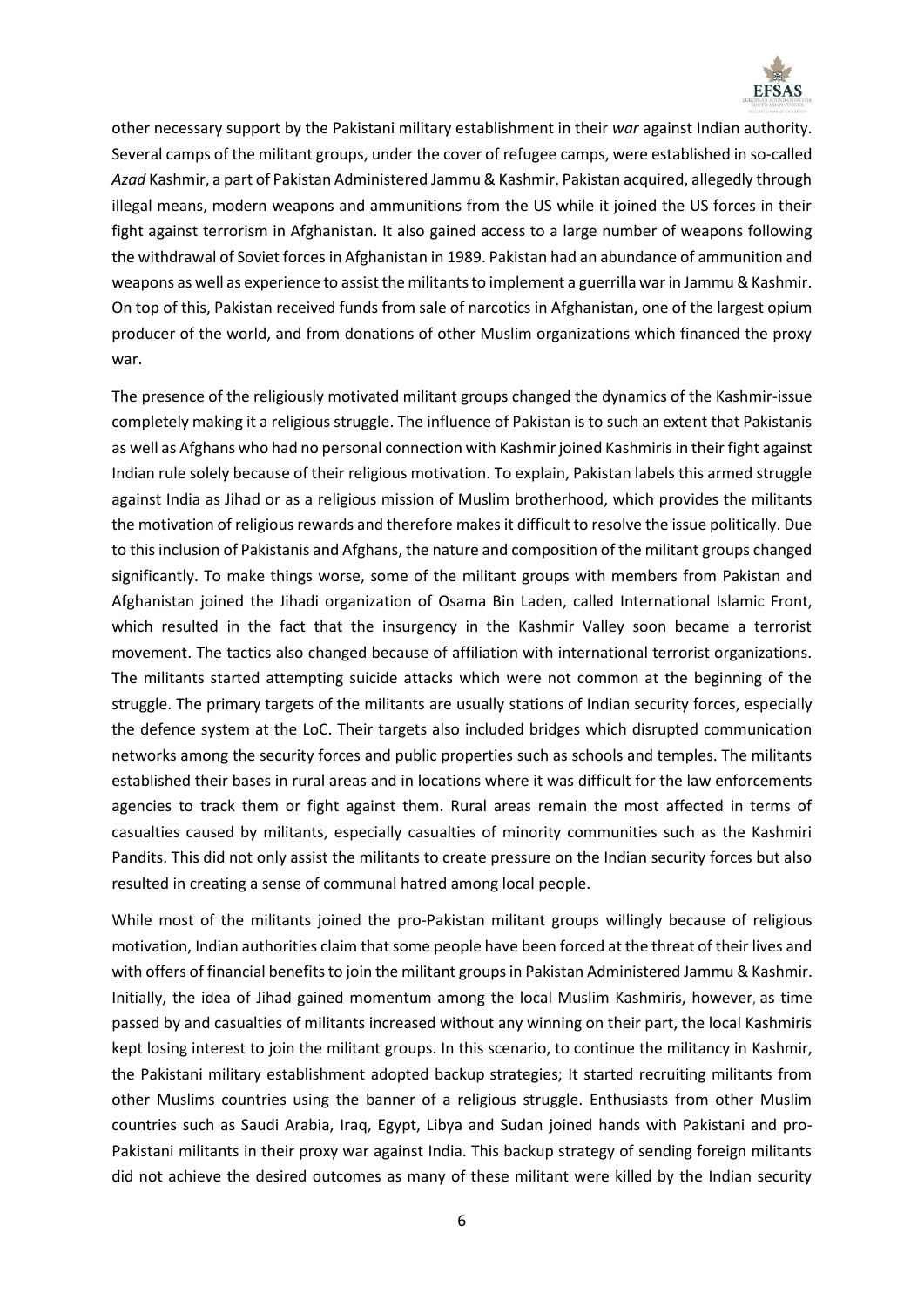

forces. Nonetheless, foreign militants continue to join the militants in Kashmir because of their faith in the religious cause.

As the Pakistani intelligence services kept changing their strategies regarding the continuation of militancy in Jammu & Kashmir, Indian authorities also kept improving their tactics continuously besides deploying a large number of troops, both national and local security forces. While the militants established bases and communication routes in intractable places such as hill tracts and deep forests, Indian authorities resorted to devices of latest technology to track down the militants. India also made successful attempts to incorporate local people in its efforts to track and battle the militants through the establishment of *'Village Defence Committees'* which are provided basic training, equipment of communications and rudimentary weapons.

The plan of a proxy war was executed to avoid direct confrontation, yet the proxy war resulted into a direct conflict in 1999, around ten years after militancy had started, following the infiltration of Pakistani troops in Kargil, in Indian Administered Jammu & Kashmir. Pakistan denied the fact that the infiltrators were Pakistani troops, and tried to blame local militants. This denial did not stop India from launching air strikes against Pakistan. India's progress in this conflict and pressure from the US forced the Pakistani Government to withdraw its troops. The war lasted for three months and forced thousands of people on both sides of the LoC to flee their homes. Except for the Kargil war in 1999, Pakistan has been careful to contain the conflict to an extent that it would not end up in a direct confrontation but would still affect India significantly.

Although Pakistan supports militancy in Indian Administered Jammu & Kashmir, it brutally crushes down any attempt of an independence movement which threatens the Pakistani authority in Pakistan Administered Jammu & Kashmir. In Pakistan's vision, the only definition of independence for Kashmiris is the accession of Jammu & Kashmir to Pakistan. Pakistan's attempts to weaken India's authority using religious emotions have only made India more vigilant in taking protective measures against militancy and made the issue more complex. India has suffered the loss of tremendous economic resources, especially on the budget for defence, as well as lives of security forces personnel and civilians due to the sponsored militancy. The militancy has crippled the prospective of social and economic development of Jammu & Kashmir and the tourism industry, which used to be the primary industry of revenue for Jammu & Kashmir, has lost its appeal due to decades long conflict and has collapsed miserably. The conflict has also affected other industries and income generating activities of local people. It is doubtful how long India can sustain such an exhausting process of investing in Jammu & Kashmir at the same level, and neutralize growing radicalism and terrorism in the State.

In addition to changing the nature of this conflict, the inability of the Governments of India and Pakistan to reach a consensus on the negotiating table makes the issue more difficult. One of the primary motives of Pakistan through fueling religiously motivated militancy was to attract international attention showing alleged human rights violations by India in Jammu & Kashmir which would force India to go through an international mediation which Pakistan believes will bring out an outcome in Pakistan's favor. This strategy has failed, as Pakistan has not been able to gather any support at the international level in favor of its debatable policies regarding Jammu & Kashmir.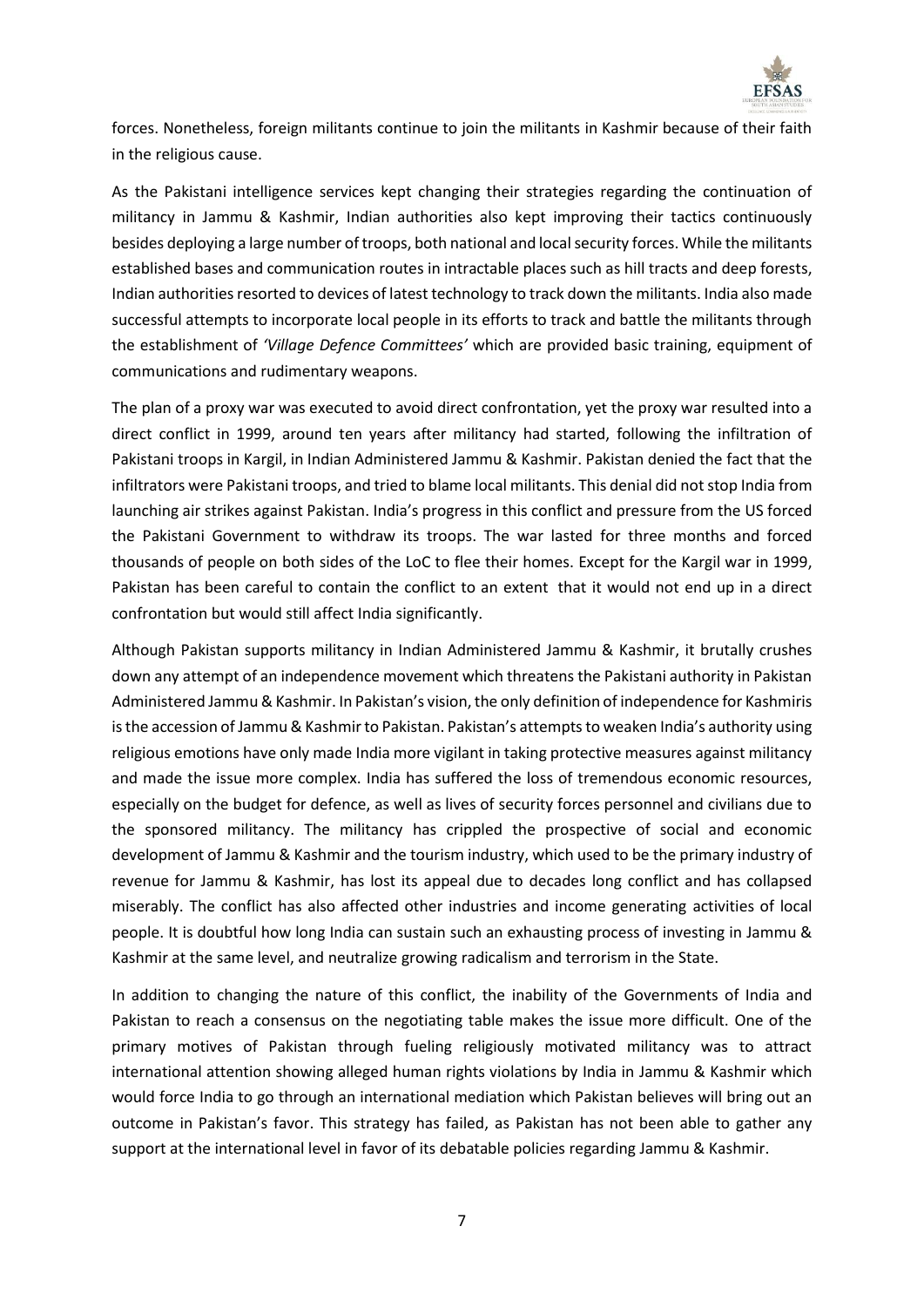

## **The Role of India**

International human rights organizations, such as Amnesty International have published reports on human right violations that have taken place in India's efforts to deal with the ongoing militancy. Although these mishaps on the part of India degrade the civil-military relationship in India, the Indian Government has taken steps to stop and reduce these violations of human rights by imposing monitoring systems and education on human rights within the army, and to check and balance cases of human right violations. Various cases in which army personnel have been tried and convicted because of alleged human rights violations have also been reported by independent sources. In addition to this, the Indian Government has also taken steps to rehabilitate surrendered militants through changing their identity and providing them an opportunity to reintegrate into the society.

## **Conflict of Chain Reactions**

The conflict in Kashmir has become a conflict of chain reactions. As the political and social grievances rise without hopes of a positive future and with a deadlock of negotiations between the concerned parties. The effect of cross-border terrorism multiplies leading to a significant number of casualties and losses of Indian security forces and civilians which lead to reactions from the Indian authorities to control the situation. As the security forces attempt to control the situation, violations of human rights also do take place occasionally. Consequently, the grievances of the people in Jammu & Kashmir increase and thus, the cycle of conflict continues and provides impetus to external forces such as Pakistan.

## **Hope for the future**

The deadlock situation of the conflict in Jammu & Kashmir seems to be never ending. A conflict that has been going on for seven decades cannot be solved without co-operation and mutual understanding of all concerned parties. Experts on the issue of the Jammu & Kashmir conflict believe that independence of the State is not realistic because it would mean that India and Pakistan would have to give up control over their administered parts of Jammu & Kashmir. The role played by Pakistan to continue a covert war against India needs to stop to stabilize the situation in Indian Administered Jammu & Kashmir, as Pakistan continues its support to the militants, the situation in Jammu & Kashmir will not improve. Given decades of conflict since 1947, and Pakistan's stubbornness regarding its claim to Jammu & Kashmir, it is difficult to envisage a future where Pakistan would step back from its involvement, be it open or covert, in Indian Administered Jammu & Kashmir. In relation to India's role, the government needs to pacify the people of Jammu & Kashmir, not necessarily with their demands of complete independence and cessation but perhaps with offers of greater autonomy of the region through the establishment of a strong local government and more investment in the social and economic development of the State. Most importantly, efforts should be made to bring all the concerned parties at the negotiation table to reach a consensus of peace and prosperity for the people of Jammu & Kashmir, as well as India and Pakistan. The fact that both Pakistan and India have nuclear